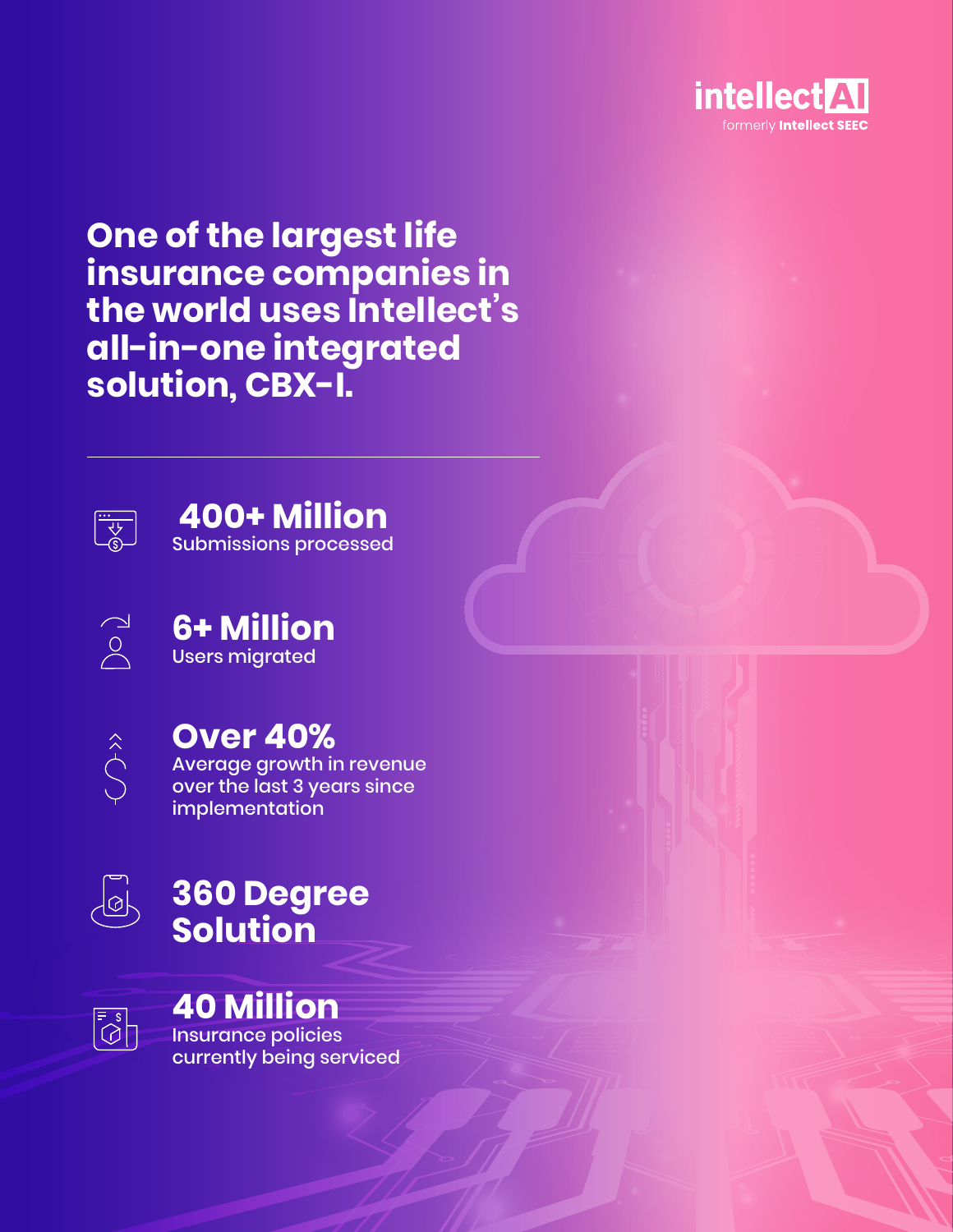**As the population in Asia-Pacific continues to grow, so does the demand for protection products for individuals as well as businesses. The demand for life insurance in Asia, which is traditionally known to see only slow and gradual increases, is expected to grow exponentially in the next 10 years.** 

As of 2018 the distribution of insurance premiums across Europe, Asia and North America was around [30% in each region. \(32% Europe, 32% Asia, 31% NA,](https://www.statista.com/statistics/976767/insurance-premiums-worldwide-by-region/)  3% Latin America and 2% Middle East - Source)

However, with the population getting more mature and affluent, and with the growing middle class population, 50% of all gross written premiums is expected to be from Asia Pacific.

This has made insurance carriers rethink their distribution channels and invest in omni-channel technology solutions to help augment their customer base, market share and supply the increased demand. This may also require a reassessment and rebuild of capabilities to achieve this outcome along with an experienced solution partner with proven expertise within the industry.

While insurers will still need to employ underwriters, actuaries, and claims people, automation and digitization have begun to remove a lot of the administrative and low-value tasks that need to be carried out, freeing up staff to drive more value by

### **CBX-I has successfully processed over 400 million submissions in the last 5 years.**

During the COVID pandemic, most life insurance companies were dramatically challenged and needed to quickly adapt to the increased claim demands, increased customer support demands and the need to create new insurance products based on the environmental risk of a wide spread pandemic.

How we helped our client overcome this market-phase by protecting them from operational risks and premium losses. Intellect ensured business continuity by:

• Ensuring the availability of the application 99% availability

focusing on more qualitative competencies across the organization.

Furthermore, there has been a 76% increase in Asia-Pacific customers who consider end-to-end online policy processing when selecting an insurer post-COVID. As data becomes critical to understanding your customers, harnessing data effectively and accurately is essential to stay competitive.

In a recent study by Ernst & Young (EY), it was discovered that over 67% of outperforming life insurers leverage advanced analytics solutions. [\(Source\)](https://www.ey.com/en_gl/financial-services-asia-pacific/how-southeast-asia-s-insurers-can-seize-growth-in-the-next-decade)

Two of the key contributors to this growing trend are China and India. Each with a population of over a billion people who are quickly getting accustomed to end-to-end online engagements.

In India, the life insurance industry has been growing progressively and is expected to increase by 14-15% annually for the next three to five years.

Being the largest life insurance provider in the world in sheer policy numbers, the client was one of the early forecasters of this trend and understood the critical role an end-to-end digital transformation with intelligent automation, advanced analytics and AI was going to play.

Subsequently, Intellect was tasked with the objective of implementing a flexible and configurable solution with an open architecture and easily integratable with third-party APIs, consequently enabling the seamless performance of operational activities.

 service requests and queries at real-time bases

- Swift build, test and deployment of adhoc service requests on multiple new features to prevent premium losses - including
	- Enabling remote NEFT transfer feature within 3 weeks for over 100 million users
	- Third-party agency self-registration micro-application within 2 working days
	- Address change/verification for millions of users with government Aadhar API
- Supported to ensure business continuity and enabled a 5X increase in overall submissions and respective service related requests during COVID.

• 24X7 support center that continuous to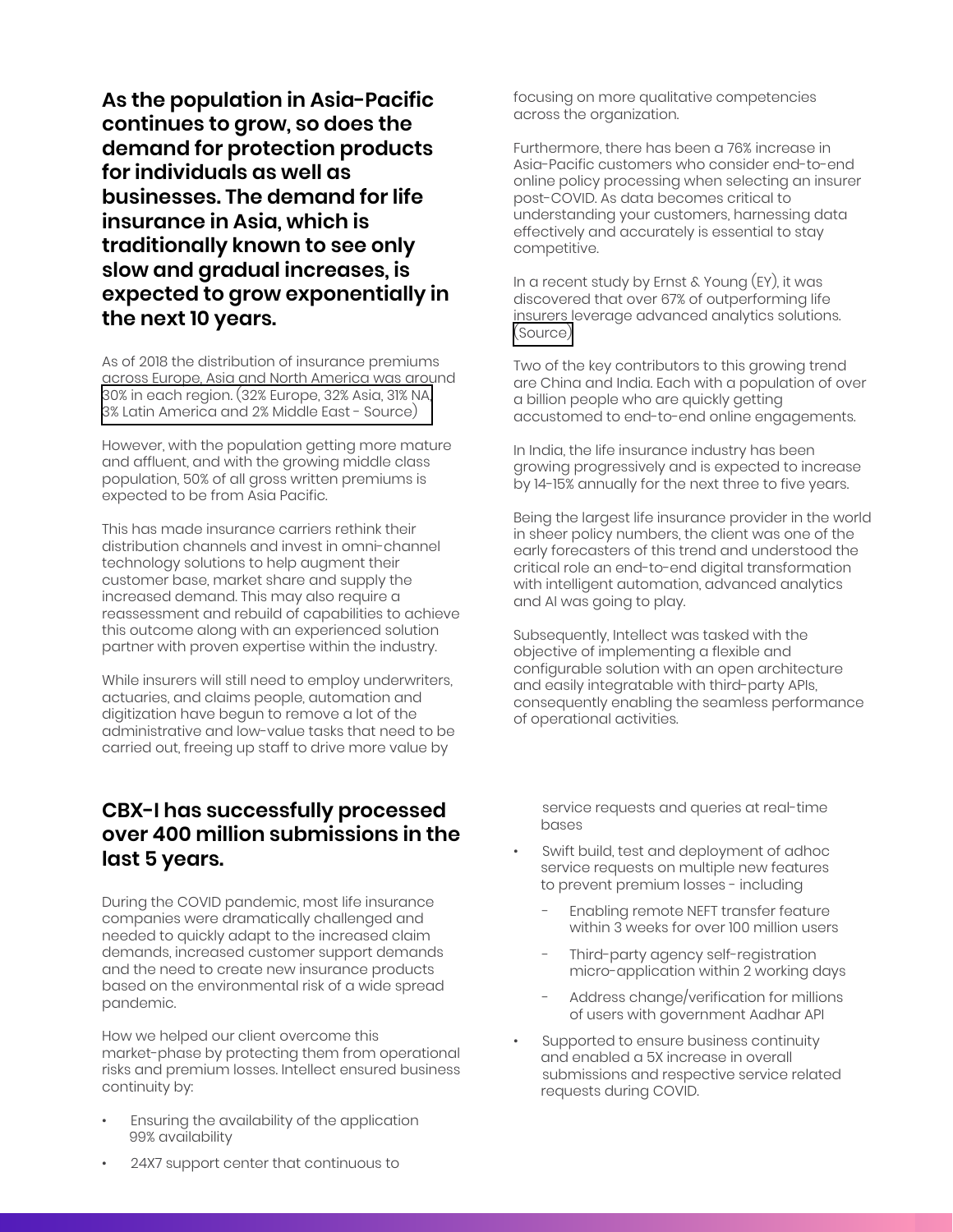# **What can you expect from Intellect as a solution partner?**

At Intellect AI, we work with insurance carriers as solution partners more than providers. Our business approach is to support our clients with continued evolutions on the solutions provided along with service support that our customers may need at any point in time.

Below are some of the peripheral services we continue to offer to our customers along with constant evolutions on the products and applications used by them.

• A holistic solution with proven capabilities.

# Desktop Applications

#### **Visitor Portal**

#### **Visitor Portal offers unique features to all guest/registered users in two languages two languages - English and Hindi.**

- All guest/registered users can do premium payment using Direct Pay, accessing the information of LIC's product offerings through Products, nearest LIC branches and nearest doctors
- Access to Customer Portal and Marketing channels.



#### **Customer Portal**

**Customer Portal is one stop solution for policyholders where they can:** 

- Register policies using Sign up; retrieve the User ID / Password through Forgot User ID/ Password.
- Manage policy premium and loan payments
- Access privileged services from LIC in the form of Premier Services
- Utilize different policy servicing options through Service Requests viz.. Address
- All guest users can do their Needs Analysis using Financial Needs Analysis, and sample quote calculation can be done using Premium Calculator.
- Different LIC forms can be downloaded using Download Forms.
- FAQs and Go Mobile where all LIC app information can be viewed.

 Change, Change of Mode, PAN Registration, NEFT registration and Online Ulip Fund Switch and track status

- Download online payment receipts , Policy Status, Policy Schedule, Revival Quotation, Premium Paid Statements
- Raise grievances and track the status
- Manage Profile including Change Password, Personal Info and Contact Details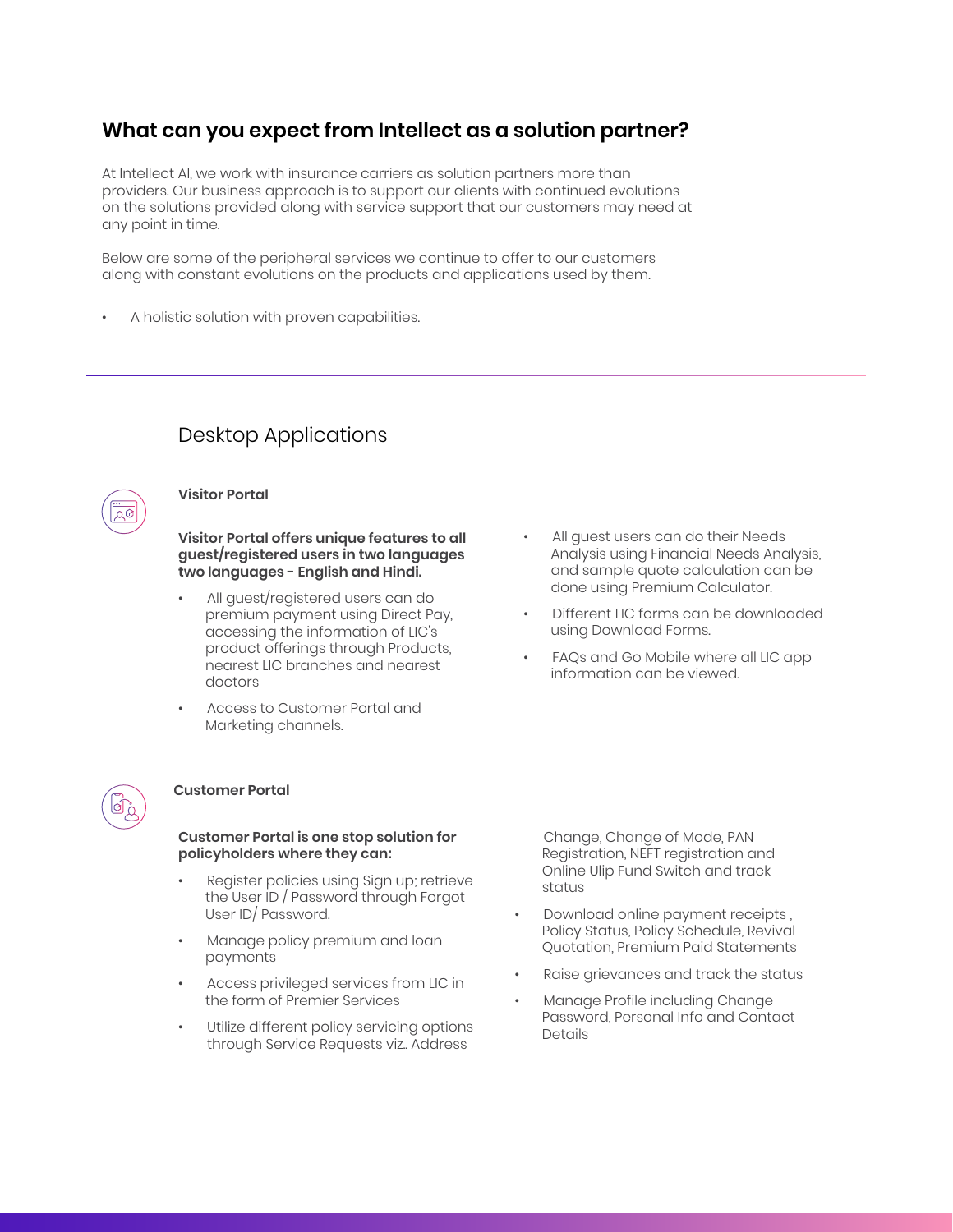

#### **Marketing Channels**

**Marketing channels is a portal which offers features for Agents to review their business growth.**

- Agent Dashboard focuses on Performance Management on Five pillars, Appointments , Birthday Reminders and Agent Diary
- Content features available in the form of forms and brochures, LIC Circulars, Marketing Videos, Posters and What's New

#### **Sales App Portal**

**The Sales App portal is directly related to the New Business Lifecycle of Life insurance.**

- Sales App offers features like Sales Dashboard, LIC Circulars, Marketing Videos, Posters, LIC New Forms and Brochures and What's New happenings
- The Sales Dashboard contains features like Lead Management, Financial Needs Analysis, Quotes and Illustration and E-APP.
- Lead Management provides 360 degree views of person from Lead to Customer.
- Agent Dashboard offers self goals, policy persistence, Portfolio and commission earned
- Agent can view customer's policies due dates , policy lapsing and claims progress
- Agent can raise grievances against customer policies
	- Financial Needs Analysis gives the amount of insurance to be bought to reach financial goals and understand about the products recommended
	- Quote and Illustration offers a user's choice of products for premium calculation and comparison across different products.
	- E-App is the application which has digitalized the manual effort needed to submit a proposal for policy purchase by supporting the required document uploads.

### Mobile application



#### **Customer Application**

Customer Mobile app is a complete digitized application which provides policy features/servicing options on his/her fingertips. Users can make their payments , raise and track service requests with a few taps.



### **Agency/Agent application**

In the current digital era, Agents can view their business growth on their fingertips and can track their customer policies using the Agent Mobile App.



#### **Sales application**

Sales App is true digitalization for the agent. It includes all the steps of selling from initiaitng engagement with the customer, understanding their needs, generating sample premium quotes and submitting proposal forms.



#### **Pay Direct transaction app**

Pay Direct is a simple micro app which offers online policy premium/loan payments with any login needed. Users can do hassle free payments at any time.



#### **Quick quotes application to support lead-gen marketing campaigns**

Quick Quote is a simple micro app which offers users quote calculation with any plan.